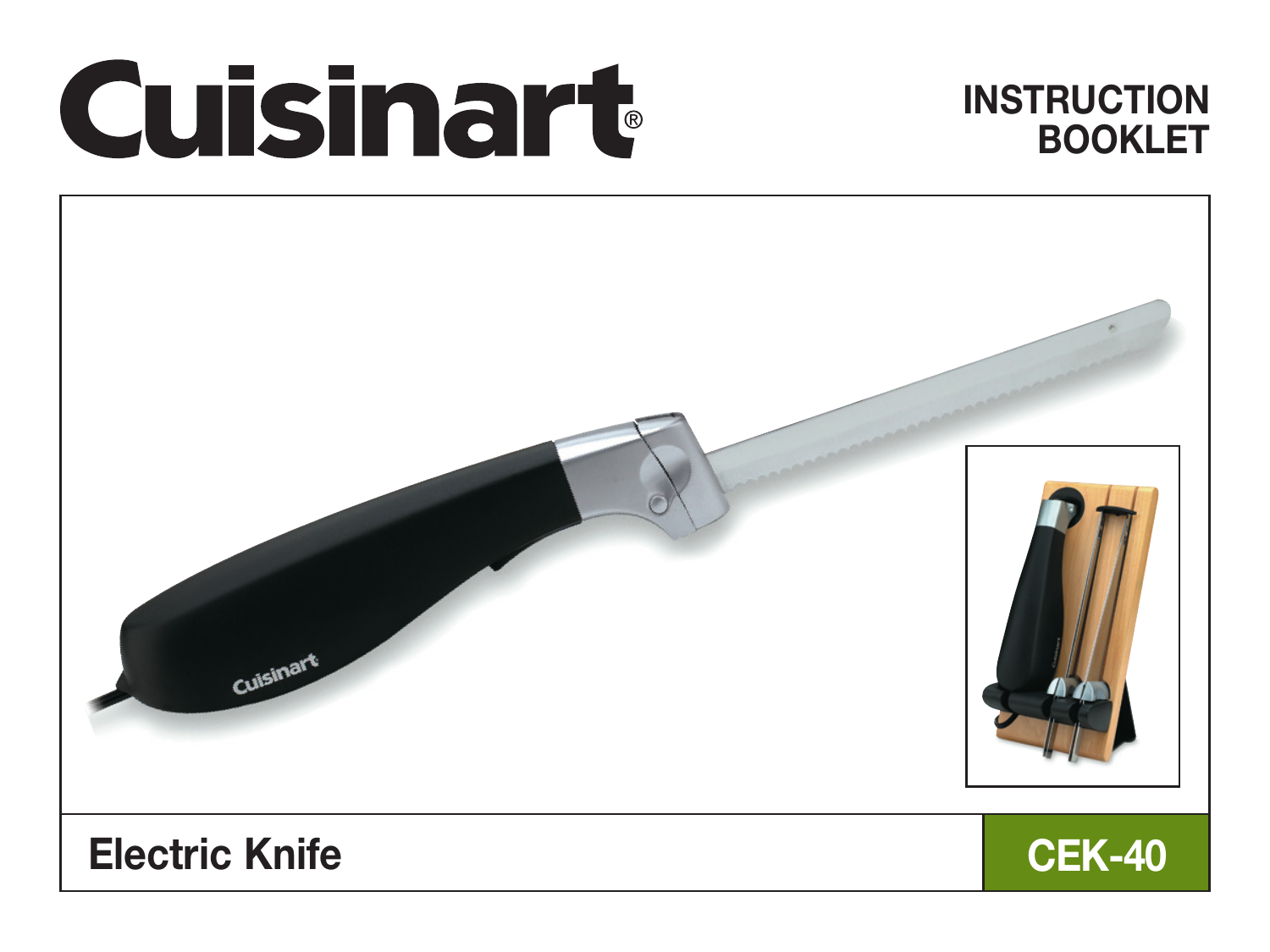# IMPORTANT SAFEGUARDS

When using an electrical appliance, basic safety precautions should always be followed:

- 1. READ ALL INSTRUCTIONS.
- 2. Unplug from outlet when not in use, before putting on or taking off parts, and before cleaning.
- 3. To protect against risk of electrical shock, do not put the knife handle in water or other liquid. If handle or cord falls into liquid, unplug the cord from outlet immediately. Do not reach into the liquid.
- 4. To avoid possible accidental injury, close supervision is necessary when any appliance is used by or near children.
- 5. Avoid contact with moving parts. Keep hands, hair, clothing and other utensils away from blade during operation to reduce risk of injury to persons and/or damage to the knife.
- 6. Do not operate any appliance with a damaged cord or plug or after the appliance has malfunctioned or has been dropped or damaged in any way or is not operating properly. Return the appliance to the nearest Cuisinart Repair Center for examination, repair, mechanical or electrical adjustment.
- 7. The use of attachments not recommended by Cuisinart may cause fire, electrical shock, or risk of injury.
- 8. Do not use outdoors or anywhere the cord or knife might come into contact with water while in use.
- 9. To avoid the possibility of the knife being accidentally pulled off work area, which could result in damage to the knife or personal injury, do not let cord hang over edge of table or counter.
- 10. To avoid damage to cord and possible fire or electrocution hazard, do not let cord contact hot surfaces, including a stove.
- 11. Do not operate knife in water or under running water.
- 12. Unplug cord from outlet when inserting, removing or changing blades.
- 13. Blades are sharp. Handle carefully. Always handle blades with hand away from cutting edge. Always store blades with cutting edge away from you.
- 14. Do not operate your appliance in an appliance garage or under a wall cabinet. When storing in an appliance garage always unplug the unit from the electrical outlet. Not doing so could create a risk of fire, especially if the appliance touches the walls of the garage or the door touches the unit as it closes.

# SAVE THESE INSTRUCTIONS For household use only

## NOTICE:

This appliance has a polarized plug (one prong is wider than the other). As a safety feature, this plug will fit into a polarized outlet only one way. If the plug does not fit fully in the outlet, reverse the plug. If it still does not fit, contact a qualified electrician. Do not attempt to defeat this safety feature.

# UNPACKING INSTRUCTIONS

## IMPORTANT PLEASE READ

This package contains a Cuisinart® Electric Knife with the following parts:

- Knife Handle
- Carving Blade
- Bread Blade
- Butcher Block Wood Stand and
- Instruction Booklet

To avoid any injury to yourself or damage to the Cuisinart® Electric Knife, please follow these unpacking instructions:

- 1. Place the gift box containing your Cuisinart<sup>®</sup> Electric Knife on a flat, sturdy surface before unpacking.
- 2. Remove the Instruction Booklet and other printed materials.
- 3. Next, turn the box on its side and slide the entire unit out including packing materials.
- 4. Carefully remove the foam plastic blocks from each side of the unit.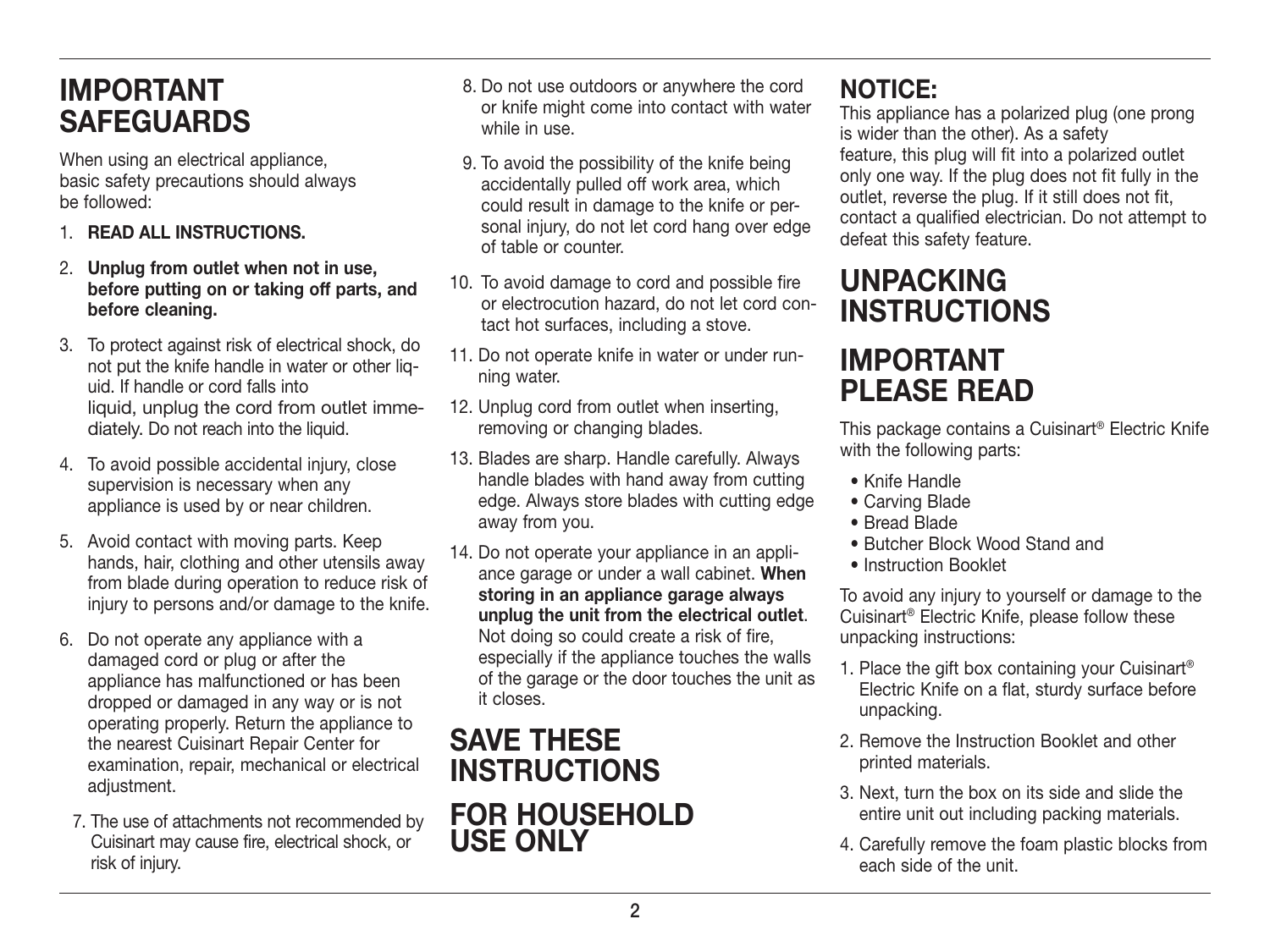5. Lift unit off the corrugated tray.

- 6. Place the unit on a counter or table and read the instructions thoroughly before using.
- 7. Save shipping carton and inserts for later use.

NOTE: Remember to return your warranty card with all information carefully and completely filled out.

# **CONTENTS**

| Features & Benefits3               |
|------------------------------------|
|                                    |
| Cleaning, Storage and Maintenance4 |
|                                    |
| How To Carve a Turkey5             |
| Best Methods of Slicing Bread6     |
| How To Carve Ham on the Bone 6     |
|                                    |

# FEATURES AND BENEFITS

#### 1. On/Off Control:

One touch pressure activated on/off trigger control for simple operation. Convenient for left or right hand use.

#### 2. Handle:

Elegant ergonomic handle reflects look and feel of fine cutlery.

#### 3. Electrical cord:

4 foot cord for maximum flexibility.

#### 4. Safety Button:

One touch locks or unlocks the on/off control for safety. Keep the safety button locked when knife is not in use.

#### 5. Blade Release Buttons:

Easy inserting, removing or changing blades.

#### 6. Blades:

Two full size blades. (A) Carving Blade and (B) Bread blade.

#### 7. Solid Wood Butcher Block:

Premium unit crafted from hardwood. For easy, attractive storage on countertop or in drawer.

8. Blade Lock:

Safely locks blades to wood block.

- 9. Cord Storage: Eliminates countertop clutter.
- 10. Base: For countertop storage.

#### 11. BPA-Free (not shown): All materials that come in contact with food are BPA-Free.



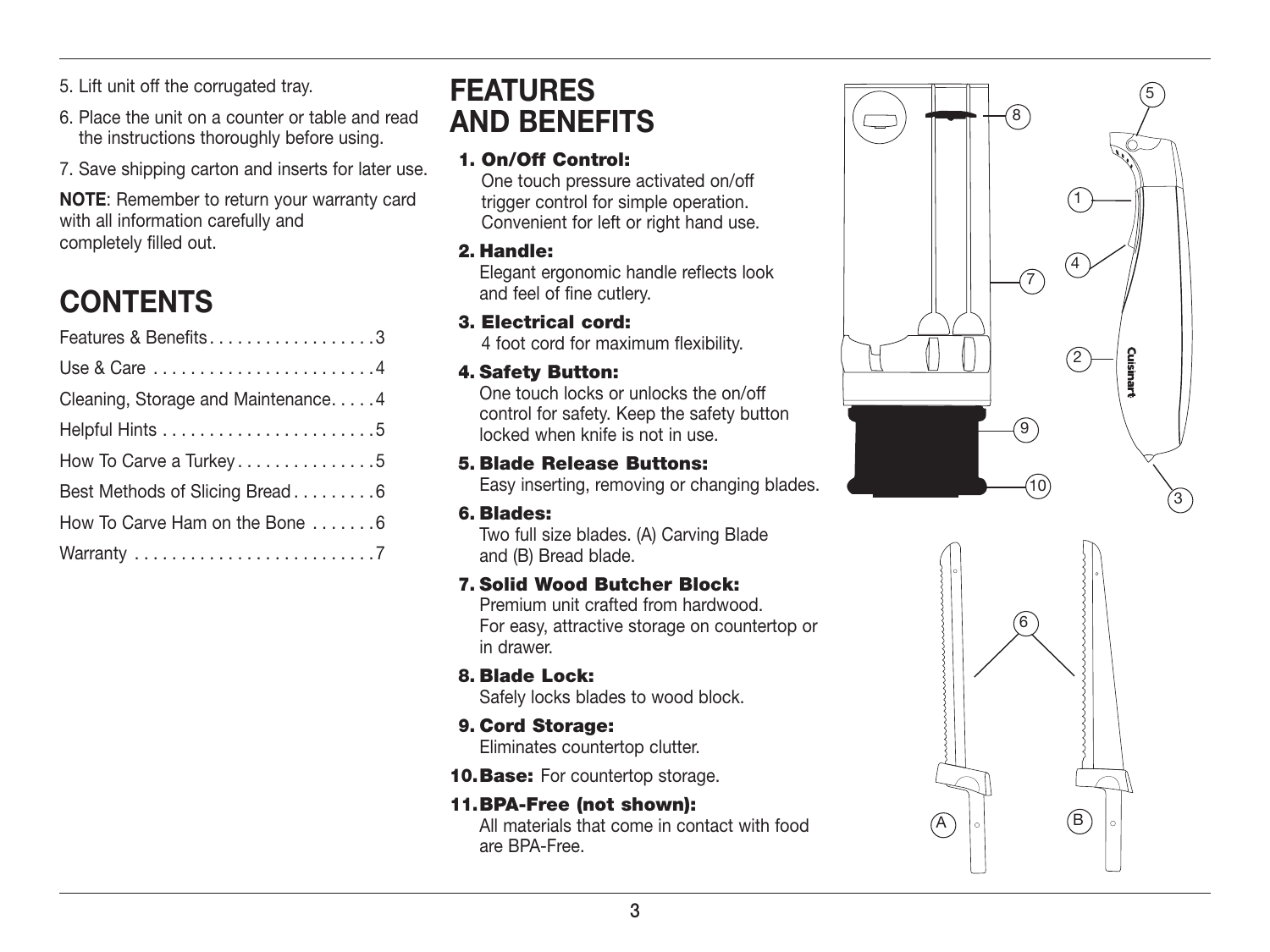# USE AND CARE

#### Assembling the Butcher Block:

- 1. Push base toward the underside of butcher block and insert the tab on the bottom of the base into the slot on the edge of the block.
- 2. Stand unit on counter for easy access.
- 3. Reverse steps 1 and 2 for in-cabinet storage.
- Note: Do not use Butcher Block as a cutting board.



#### Assembling the Blades:

1. Lift and turn blade lock to a vertical position to remove blades from base. Remove protective sleeves. Before first use, separate the blades and wash them in hot, soapy water or the dishwasher. CAUTION: BLADES ARE SHARP. HANDLE WITH CARE. Dry thoroughly.





2. Attach the blades by inserting the rivet on one blade into the keyhole of the other blade.

#### Using your Cuisinart® Electric Knife:

1. The knife should be unplugged when fitting the blades. The blades must be assembled before fitting into knife. The safety button should be in the locked position. Achieve this by pushing the small tab on the side of the trigger button. (While looking at the underside of handle, push the

tab on the left side to unlock.)



While holding the blades with the serrated edge away from you, insert blades until you hear a "click". The blades may not line up evenly when properly inserted.

Caution: The blades are very sharp; be careful when handling them.

2. Plug the cord into a standard electrical outlet.



- 3. Unlock the safety button.
- 4. Squeeze and hold the trigger button with your fingers as you cut. Blades should stay parallel to the cutting surface.

Caution: NEVER place your hand on top of the blade to support it while operating the knife as the blades are designed to move back and forth.

5. Blade automatically stops when trigger is released.

# CLEANING, STORAGE AND MAINTENANCE

- 1. To remove the blades, unplug the knife. Lock the safety button. Squeeze the Blade Release Buttons on both sides of the handle and grasp the blades with the cutting edge away from you. Slowly pull blades out from knife handle.
- 2. To wash, separate the blades by sliding the rivet out of the keyhole. Wash them in hot, soapy water or the dishwasher and dry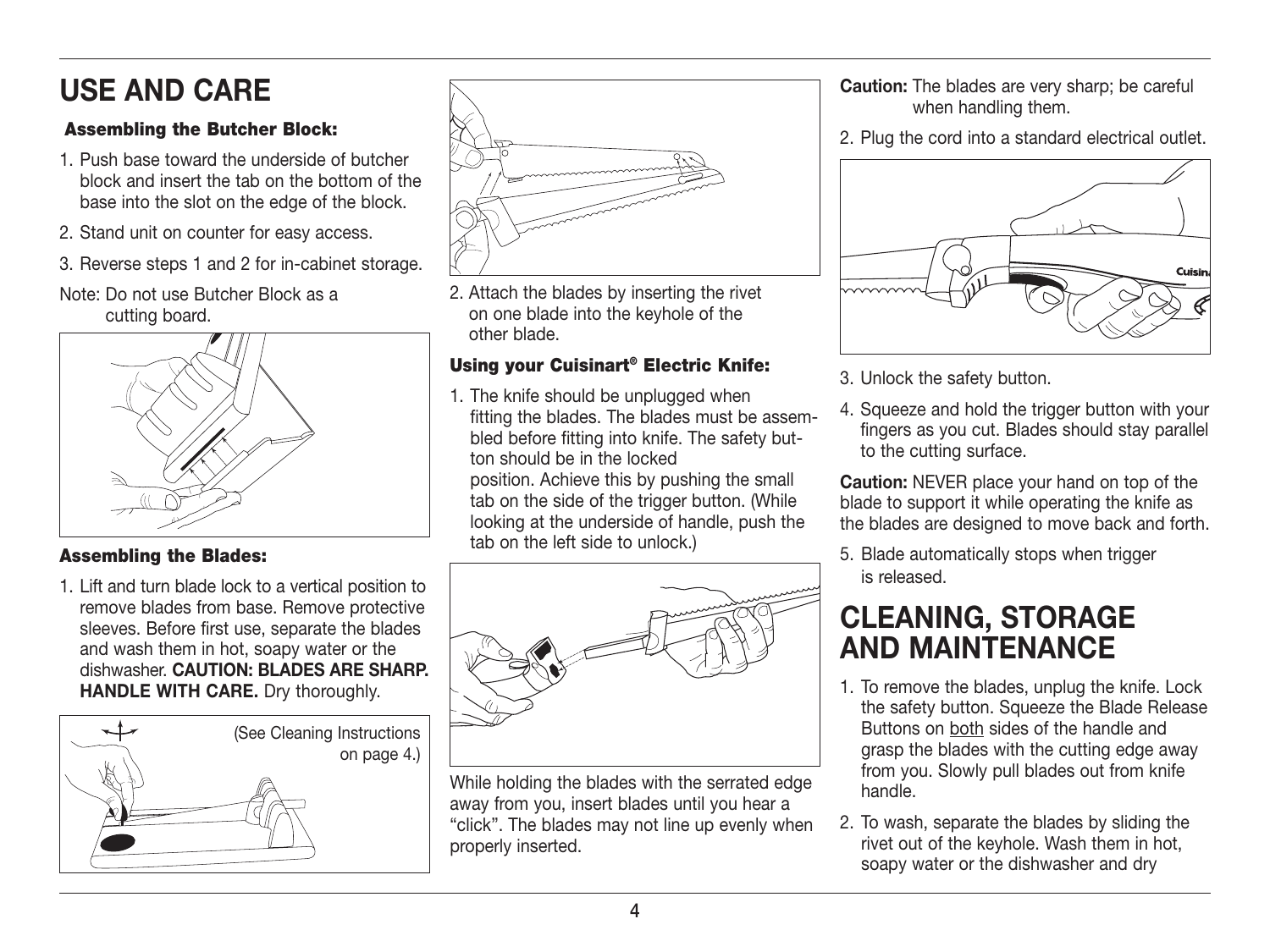thoroughly. Return to butcher block tray. Lift and turn blade lock positioning over blades and release to lock blades into position.

3. Clean the handle with a slightly damp cloth and wipe dry. Insert in butcher block and hook into slits on head of handle. Wrap cord around black base area.

Caution: Do not clean handle with blades in place. Do not immerse the appliance in water or other liquid or place it under running water.

Maintenance: Any other servicing should be performed by an authorized service representative.

# HELPFUL HINTS

Carving Blade:

The carving blade is very versatile. In addition to slicing meats such as turkey, chicken, salami, ham and roasts, it can also be used to cut fruits like melon and pineapple, vegetables such as squash, eggplant and zucchini, as well as hard cheeses.

Bread Blade:

The bread blade glides through loaves for consistent, even slicing. It can also be used to slice bagels and sandwich rolls.

# HOW TO CARVE A TURKEY

Carving a large bird, especially in front of hungry guests, can be a daunting task— the watering mouths, critical eyes, rumbling stomachs. With the Cuisinart® Electric Knife, a little guidance and some helpful hints...we hope to make this task a pleasurable experience.

Tip: Cut dark meat first, as it does not dry out as quickly as the white meat of the breast.



#### Preparation:

- 1. Remove the turkey from the oven.
- 2. Cover loosely with foil and let stand 15-30 minutes to let the juices set and the meat firm up. The turkey will be more moist, easier to carve, and the slices will hold together better.
- 3. Remove the stuffing.
- 4. Place turkey on a carving board, breast side up, with the legs facing you. You'll need your Cuisinart® Electric Knife and a large carving fork to hold the bird.

#### Cutting the legs and wings:

- 1. Hold the tip of one drumstick with your fingers and gently pull the leg away from the body of the turkey.
- 2. Holding the turkey steady with a carving fork, cut the skin between the thigh and the breast.
- 3. Pull the leg out further to expose the joint where the thigh connects and cut through joint with the knife to remove the leg.
- 4. Next, hold the drumstick with the fork and cut at the joint between the drumstick and thigh to separate the two pieces.
- 5. Slice the meat on the drumstick by cutting along the bone to get thick slices.
- 6. Turn the drumstick and continue slicing along the bone until all of the meat is removed.
- 7. To remove meat from the thigh, cut thick slices to the bone. If the turkey is small, the drumstick and thigh may be served whole.
- 8. Using the fork, hold the wing away from the body and cut through the joint. The wing can be served as is.
- 9. Repeat on other side to remove leg and wing.



Tip: The key to carving the thighs, legs, and wings is to cut through the joints, and not through the bones. We do not recommend using your Cuisinart® Electric Knife on bones as it could cause damage to the knife or personal injury.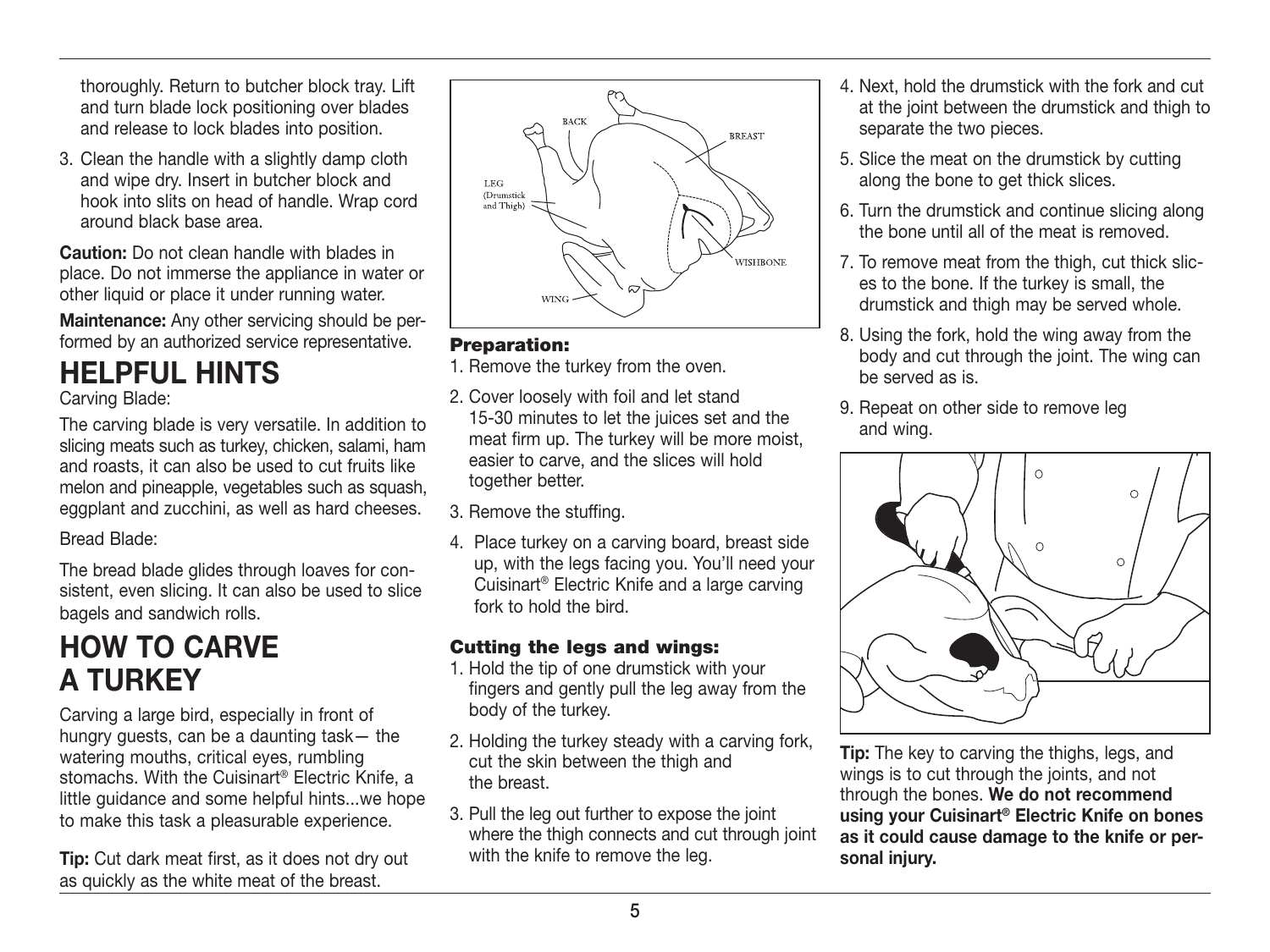#### Carving the breast:

1. Hold the breast with the carving fork, and starting at the outer side of one breast, cut slices parallel to the ribcage, from the top of the breast downward. The slices should be thin, even and the entire length of the breast. The slices will get larger as you work toward the ribcage. Continue slicing until you reach the bones.



2. Repeat on the other side of the breast.

Tip: Angle the knife parallel to the ribcage, rather than digging into the meat.

Tip: Some yummy leftovers that can be made from the smaller pieces of meat near the bones include: soup, casserole, chili, salad, tacos, etc.

# BEST METHODS OF SLICING BREAD

#### How to cut bread:

There are several ways to cut bread. Two of the most popular are to cut straight across, or in a herringbone pattern, which works only with rounded loaves of bread.

#### Standard slices:

- 1. First, to cut the bread straight across, place the loaf on a carving board.
- 2. Holding the bread firmly yet gently in one hand, place the knife over the bread, parallel to the carving board, making sure the tip of the knife extends past the side of loaf.

3. Cut slices to preference.

Tip: The Cuisinart® Electric Knife works well on bread by gently pulling the knife towards you as it cuts downward through the bread.

#### Herringbone pattern:

Cutting bread in a herringbone pattern is more difficult and produces smaller pieces of bread, although you still control the thickness of the slice.

- 1. To begin, hold the bread firmly yet gently in one hand and angle the knife across the corner of one of the smaller ends of the loaf, making sure the blade is parallel to the carving board. The slice should start in the middle of the loaf and angle towards the outside, cutting off the rounded crust.
- 2. The next slice starts again from the center of the loaf but angles toward the other side of the bread, cutting off a larger slice with crust.



3. Repeat step one, alternating cutting each side at an angle.

**Tip:** To cut in the herringbone pattern, you may need to turn the bread or vary your stance as you switch cutting sides.

## HOW TO CARVE HAM ON THE BONE



- 1. Remove the ham from the oven, cover loosely with foil and let stand for 20 minutes.
- 2. Place ham on a carving board.
- 3. Holding the ham steady with a carving fork, use your Cuisinart® Electric Knife to trim away the excess fat from the outside of the ham.
- 4. Next, stand the ham on end, holding the shank (smaller) end in your hand.
- 5. Slice into the ham just below the shank, at the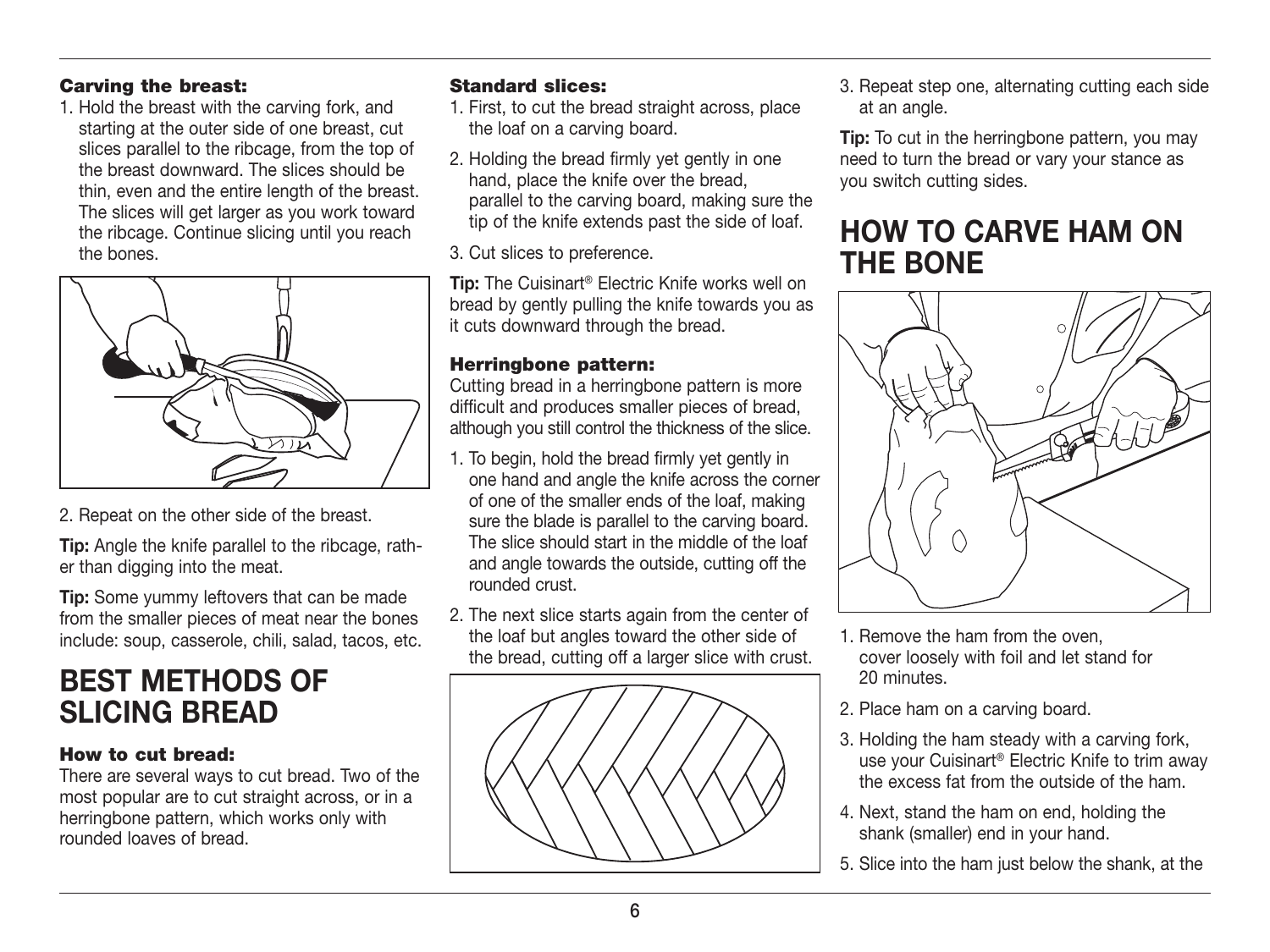stifle joint, where the ham gets bigger.

- 6. Cut along the bone, which is curved, and then around the socket joint at the sirloin end. The meat will not cut completely away from the bone yet.
- 7. Rotate the ham so the uncut side is up, and holding the shank end with your hand, slice into the ham at the joint, cutting downward until the meat falls away from bone.
- 8. Cut off any large remaining pieces of meat. Carve the ham in even slices, keeping your knife parallel to the carving board and holding the ham securely with a carving fork.

## **WARRANTY**

### Limited Three-Year Warranty

This warranty is available to consumers only. You are a consumer if you own a Cuisinart® Electric Knife that was purchased at retail for personal, family or household use. Except as otherwise required under applicable law, this warranty is not available to retailers or other commercial purchasers or owners. We warrant that your Cuisinart® Electric Knife will be free of defects in materials and workmanship under normal home use for 3 years from the date of original purchase.

We recommend that you visit our website, www.cuisinart.com for a fast, efficient way to complete your product registration. However, product registration does not eliminate the need for the consumer to maintain the original proof of purchase in order to obtain the warranty benefits. In the event that you do not have proof of purchase date, the purchase date for purposes of this warranty will be the date of manufacture.

#### CALIFORNIA RESIDENTS ONLY

California law provides that for In-Warranty Service, California residents have the option of returning a nonconforming product (A) to the store where it was purchased or (B) to another retail store that sells Cuisinart® products of the same type. The retail store shall then, according to its preference, either repair the product, refer the consumer to an independent repair facility, replace the product, or refund the purchase price less the amount directly attributable to the consumer's prior usage of the product. If neither of the above two options results in the appropriate relief to the consumer, the consumer may then take the product to an independent repair facility, if service or repair can be economically accomplished. Cuisinart and not the consumer will be responsible for the reasonable cost of such service, repair, replacement, or refund for nonconforming products under warranty. California residents may also, according to their preference, return nonconforming products directly to Cuisinart for repair or, if necessary, replacement by calling our Consumer Service Center toll-free at 800-726-0190. Cuisinart will be responsible for the cost of the repair, replacement, and shipping and handling for such nonconforming products under warranty.

#### BEFORE RETURNING YOUR CUISINART® **PRODUCT**

If your Cuisinart® Electric Knife should prove to be defective within the warranty period, we will repair or, if we think necessary, replace it. To obtain warranty service, please call our Customer Service Center toll-free at 1-800- 726- 0190 or write to: Cuisinart, 7811 North Glen Harbor Blvd.Glendale, AZ 85307. To facilitate the speed and accuracy of your return, enclose

\$10.00 for shipping and handling. (California residents need only supply a proof of purchase and should call 1-800-726-0190 for shipping instructions.) Please be sure to include your return address, description of the product's defect, product serial number, and any other information pertinent to the return. Please pay by check or money order. NOTE: For added protection and secure handling of any Cuisinart<sup>®</sup> product that is being returned, we recommend you use a traceable, insured delivery service. Cuisinart cannot be held responsible for in-transit damage or for packages that are not delivered to us. Lost and/or damaged products are not covered under warranty.

Your Cuisinart® Electric Knife has been manufactured to the strictest specifications and has been designed for use only in 120 volt outlets and only with authorized accessories and replacement parts. This warranty expressly excludes any defects or damages caused by attempted use of this unit with a converter, as well as use with accessories, replacement parts or repair service other than those authorized by Cuisinart. This warranty does not cover any damage caused by accident, misuse, shipment or other than ordinary household use. This warranty excludes all incidental or consequential damages. Some states do not allow the exclusion or limitation of these damages, so these exclusions may not apply to you. You may also have other rights, which vary from state to state.

Important: If the nonconforming product is to be serviced by someone other than Cuisinart's Authorized Service Center, please remind the servicer to call our Consumer Service Center at 1-800-726-0190 to ensure that the problem is properly diagnosed, the product is serviced with the correct parts, and to ensure that the product is still under warranty.